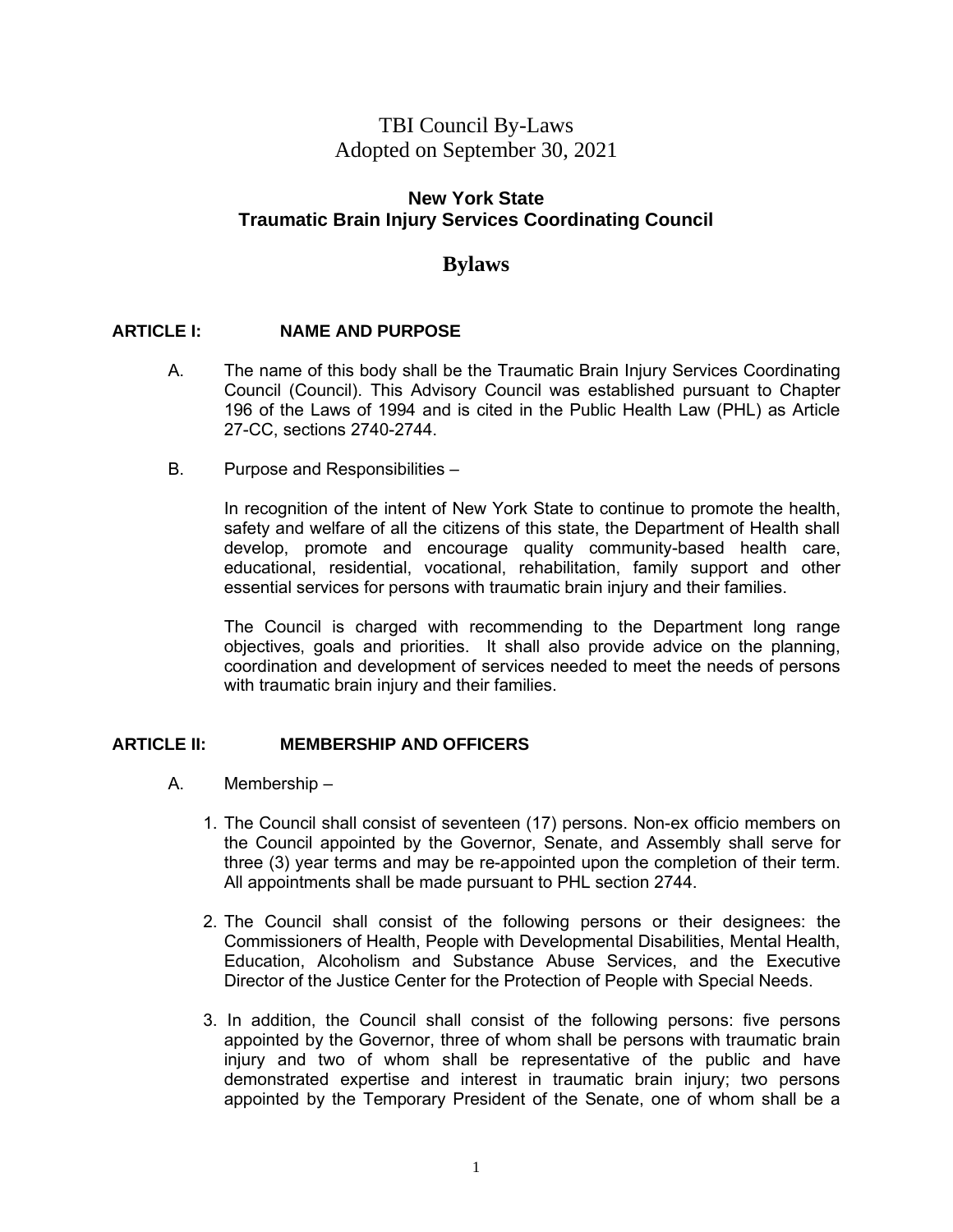person with traumatic brain injury and one of whom shall be representative of the public and have a demonstrated expertise and interest in traumatic brain injury; two persons appointed by the Speaker of the Assembly, one of whom shall be a person with traumatic brain injury and one of whom shall be representative of the public and have demonstrated expertise and interest in traumatic brain injury; one person appointed by the Minority Leader of the Senate who shall be a person with traumatic brain injury or be representative of the public and have a demonstrated expertise and interest in traumatic brain injury; and one person appointed by the Minority Leader of the Assembly who shall be a person with traumatic brain injury or be representative of the public and have a demonstrated expertise and interest in traumatic brain injury.

- 4. Members appointed by virtue of their office (ex officio) may designate an alternate representative to attend Council meeting and/or its Committees when a situation dictates the member being absent. The alternate shall be duly registered by the Council as an alternate and will enjoy all rights, privileges and responsibilities of the member. Each state agency member shall have one (1) vote at meetings of the full Council and Standing Committees.
- 5. Election of officers will be held biennially and will be conducted through either a written ballot, a ballot that is transmitted electronically, or during the course of an electronically transmitted virtual meeting.
- B. Chair
	- 1. The Council Chair shall be elected by the full Council from among the non-state agency members and shall serve for a term of two (2) years. The term shall run from June 1 – May 31 for two years.
	- 2. The Council Chair shall appoint a Vice-Chair from among the non-state agency members, subject to the approval of the Council, who shall serve a term of two (2) years.
	- 3. The duties and responsibilities of the Chair shall include:

(a) promoting leadership and implementation of the Council's mission.

(b) assuring that Council members carry out the mission, purposes, objectives and requirements of the Council as specified in P.L. 104-166, and Chapter 196 of the Laws of 1994, (Article 27-cc of the Public Health Law).

(c) presiding at all meetings of the Council.

(d) appointing committee members, chairs of all committees, task forces and ad hoc groups and appointing the Vice-Chair.

(e) outlining the specific charges and responsibilities of committees and other groups.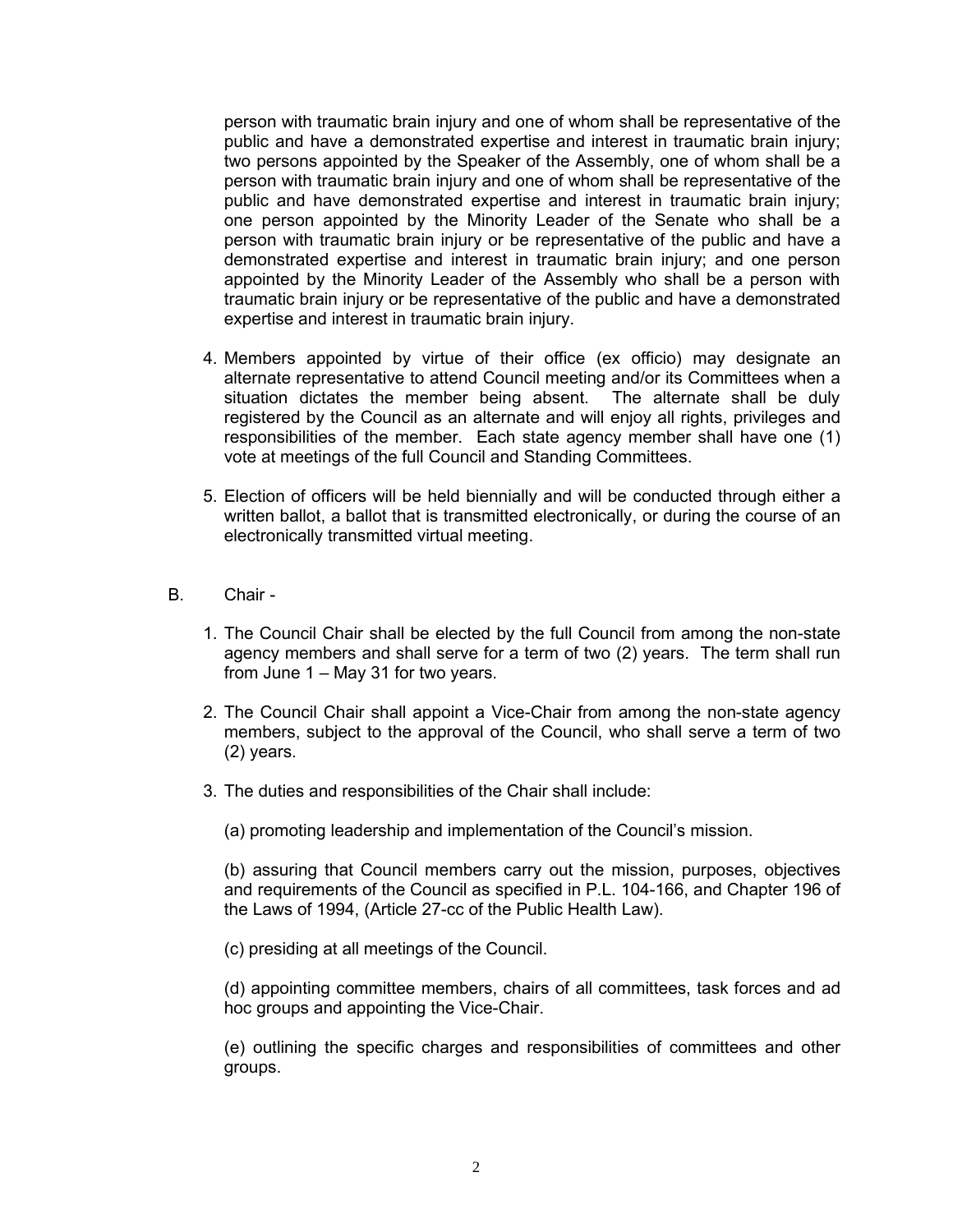(f) assuring that appropriate communications are coordinated between governmental bodies, public and private agencies, consumers, Council members and staff.

(g) serving as a non-voting ex officio member of all committees, task forces, and ad hoc groups.

(h) assuring that appropriate consumer representation of persons with traumatic brain injury and their families is represented in the activities of this Council.

4. Duties of the Vice-Chair - It shall be the duty of the Vice-Chair of the Council to preside in the absence of the Chair of the Council at all meetings of the Council, and to perform such duties as may be requested by the Chair.

### **ARTICLE III: COUNCIL COMMITTEES**

The Council shall establish a Concussion Management Advisory Committee and may establish ad hoc committees to perform functions that can assist and guide the Council in its stated purposes.

A. Concussion Management Advisory Committee

1. Pursuant to PHL section 2744(4), within the Council there shall be established a Concussion Management Advisory Committee. Such Advisory Committee shall develop recommendations specific to concussion management, academic scholarship, and public awareness for submission to the Council for consideration.

2. The Advisory Committee shall consist of members appointed from the membership of the Council by a majority vote of the Council. Additional Advisory Committee members may be appointed by the commissioner that have demonstrated experience with or expertise in one of the following areas: public health expertise related to mild traumatic brain injuries and concussions, academic research in the area of traumatic brain injuries and concussion management, and public awareness experience related to the recognition of mild traumatic brain injuries and concussions. Advisory Committee membership shall not exceed twelve members.

3. The Advisory Committee may consult with a member or members of the public who have demonstrated expertise and interest in mild traumatic brain injuries and concussions.

4. The recommendations of the advisory committee shall include, but not be limited to:

- (a) methods to raise public awareness of mild traumatic brain injuries and concussions;
- (b) the development of outreach services to provide coordinated information regarding the recognition and management of mild traumatic brain injuries and concussions; and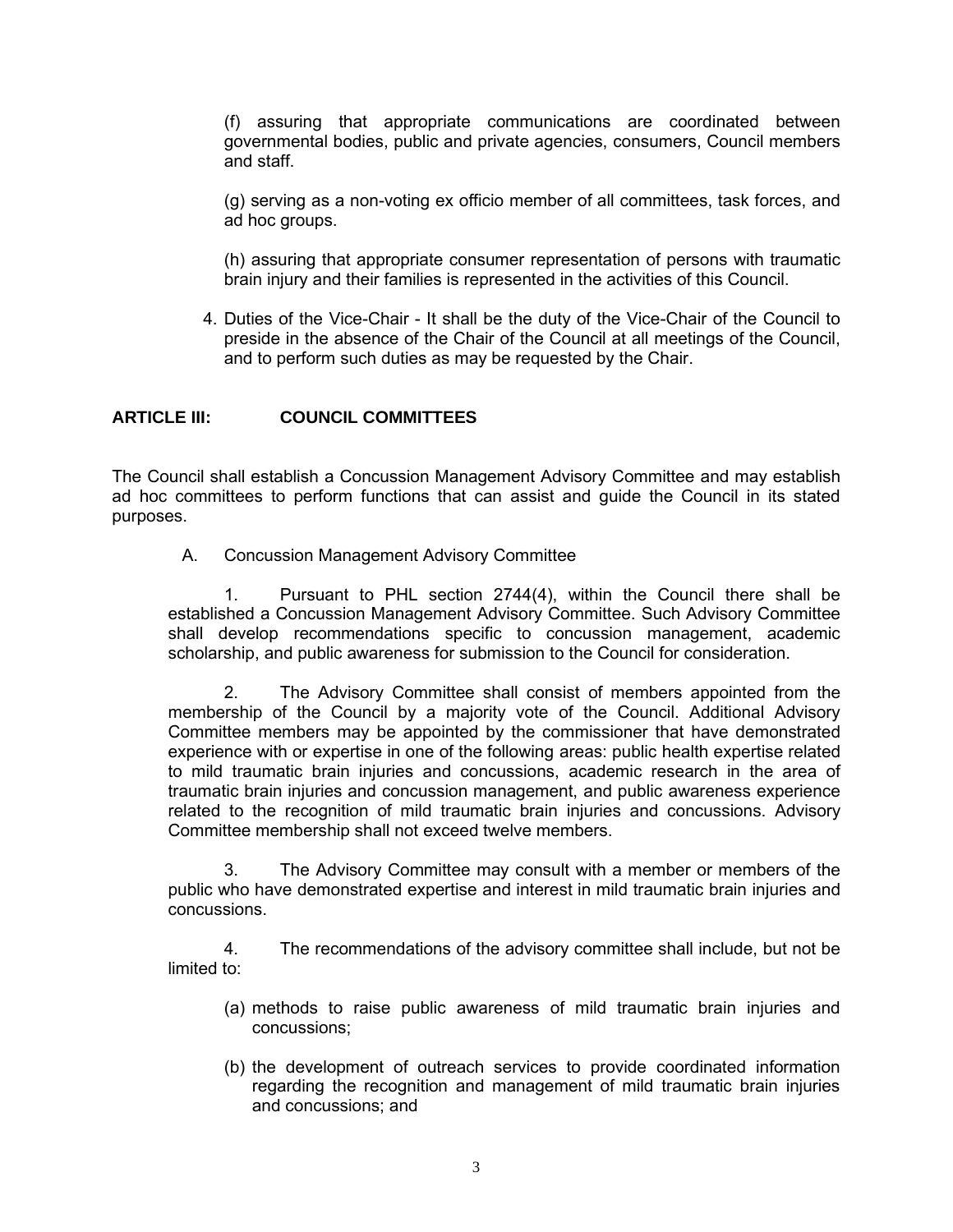(c) the development of a clearinghouse of academic research and scientific findings related to the recognition, management, and treatment of mild traumatic injuries and concussions.

#### B. Ad Hoc Committees

1. Ad hoc committees may be established as necessary to perform activities undertaken by the Council to further the stated purposes and goals of such Council. The Council Chair shall appoint the members to the ad hoc committee. A Council member shall be appointed by the Council Chair to serve as the ad hoc committee chair for a term of two (2) years. The composition of each ad hoc committee shall, to the maximum extent feasible, be reflective of the composition of the full Council.

2. Membership of such committee should include, but need not be limited to, members of the Council.

3. Each ad hoc committee chair shall report on their work and activities to the full Council at all regularly scheduled meetings for discussion and final determination.

4. The Council may appoint such ad hoc committees to provide technical and expert assistance to the Council for such periods of operation as may be required.

#### **ARTICLE IV: MEETINGS**

.

A. Meeting Requirements and Minutes

1. The Council shall conduct regular meetings at the call of the Chairperson but not less than three (3) times in each calendar year.

2. Special meetings shall be held at the written or electronically transmitted request to the Council Chairperson by at least six (6) members of the Council. These special meetings shall be held within thirty (30) business days of the receipt of such request, or upon a mutually agreed upon time.

3. All Council meetings require at least ten (10) days written or electronically transmitted notice from Department staff and shall be open to the public except that the Council may, by a majority vote, set or schedule executive sessions in accordance with the requirements of Article 7 of the New York State Public Officers Law.

4. The agenda for each meeting shall be developed by the Chair in consultation with the Department.

5. A written record of all meetings shall be kept. A copy of this record shall be transmitted to members within 30 business days or as soon as practicable thereafter. The order of business at the subsequent Council meeting shall include approval of this record.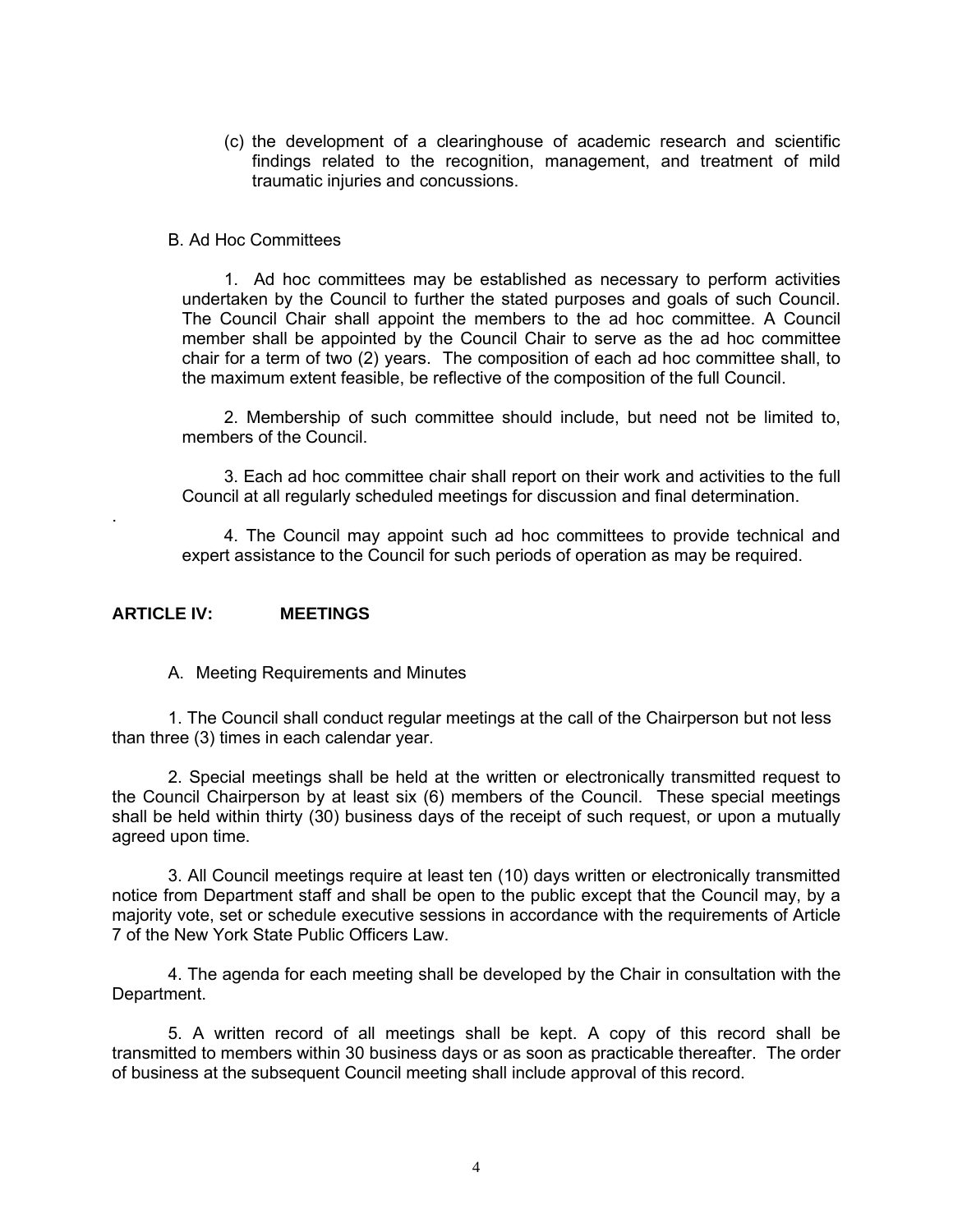### B. Quorum

Pursuant to the General Construction Law section 41, each Council meeting requires that a quorum of members must be present at a duly constituted meeting with proper notice given to conduct public business. Under General Construction Law section 41, a quorum consists of a majority of the whole number of members who are in each other's presence or by video-conferencing. The quorum for the Council whose total membership is seventeen (17) members, shall be a minimum of nine (9) members to establish a quorum.

In the absence of a quorum, any meeting may be adjourned by a vote of the majority of the members of the Council, but no other official business may be transacted. The members present at a duly called or held meeting at which a quorum was present may continue to do routine business not requiring a vote (other than adjournment) should a quorum no longer be maintained in the course of the meeting

### C. Attendance

As each meeting of the Council requires a quorum to conduct public business, in accepting an appointment to the Council, members commit themselves to regular attendance at the scheduled meetings. Meeting dates shall be scheduled sufficiently in advance to allow for requisite planning and scheduling for attendance by Council members. Members unable to attend a meeting must notify the Commissioner or his or her designee prior to the meeting. Substitute or proxy members, who are not ex officio members, are not permitted to vote at Council meetings.

It is expected that each member should attend a majority of scheduled Council meetings within the calendar year. Failure to attend a majority of meetings may result in removal from the Council. New members shall be appointed to fill any vacancies in accordance with PHL section 2744 (1) and these Bylaws.

### D. Conduct of Meetings

Council meetings shall be conducted by the Council Chair and according to the current edition of *Robert's Rules of Order Newly Revised.* Every member of the Council has one vote, and voting shall take place while the meeting is convened. The Department, according to law, shall provide video or audio access to all Council meetings through the Department's website. The Council shall not present its recommendations as the official policy of the State as it is an Advisory Council. Confidential financial information shall only be presented or discussed during executive session. Members shall not release information that is made available to them by virtue of their participation on the Council.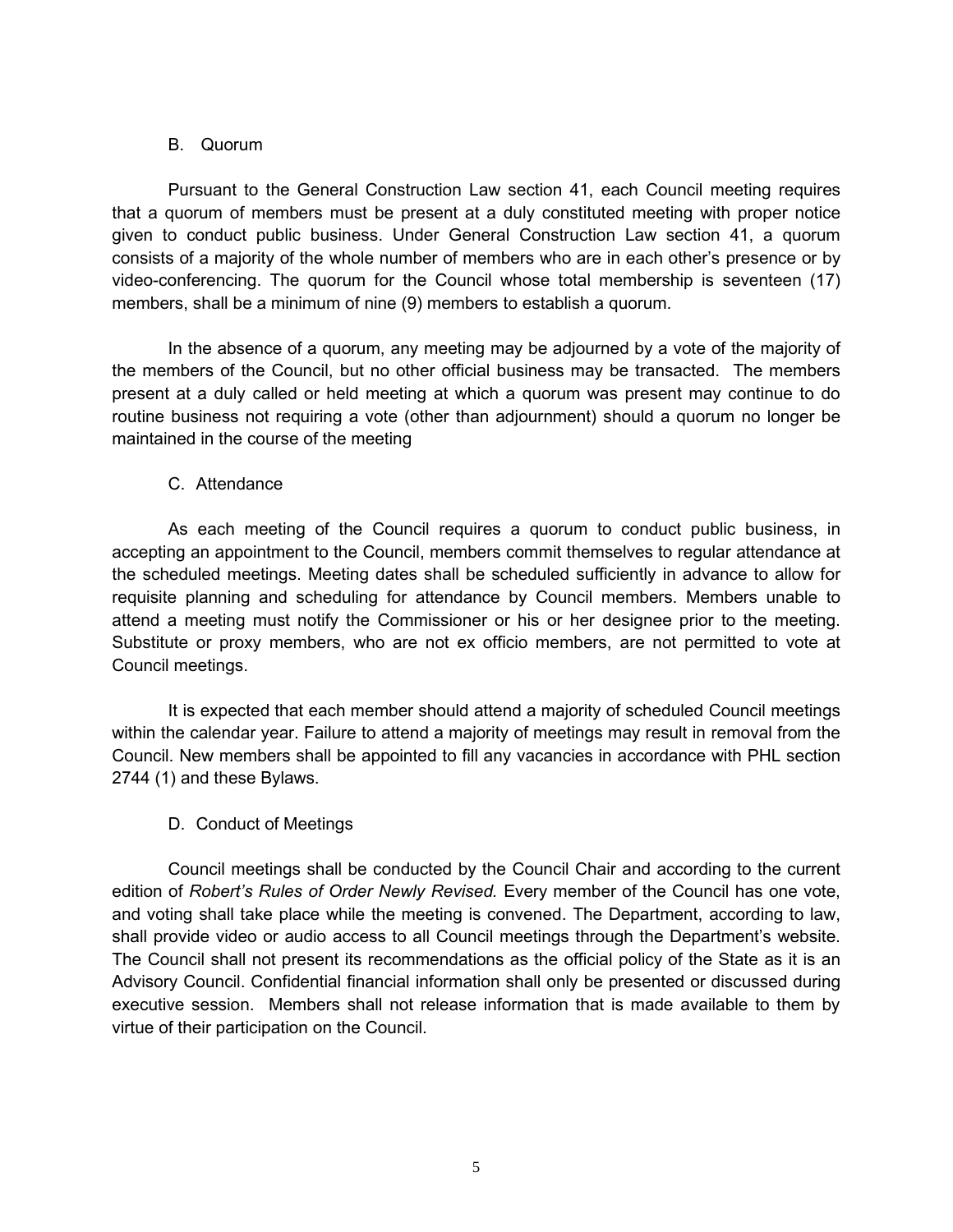#### E. Public Comment

1. With prior notice to the Council and the Department, interested parties may be allowed a reasonable opportunity to make an oral presentation to the Council on items related to a specific agenda item or matters of general interest to the Council and to submit written comments, testimony, or information.

2. Individuals interested in providing public comments to the Council may submit a request to the Health Department at least five (5) days in advance of a meeting to be added to the agenda. Individuals granted permission to address the Council shall be notified of their inclusion on the public comment list of speakers when the list is deemed complete. All written testimony, public comment, or information shall be submitted to the Council at least two (2) business days prior to the Council meeting, or at a later date, in the discretion of the Chair.

3. Before a request to provide public comment is granted, individuals shall be required to divulge any financial relationships with any industry or interest group which may influence their comments. Before an individual is permitted to provide public comment, the Chair shall require that the individual attest as to the accuracy of the information on the financial relationships provided.

4. The public comment period shall be at the end of each meeting or scheduled during the segment of the meeting that is related to the subject matter that is being discussed by the Council according to the meeting agenda. Up to ninety minutes may be devoted to public comments on issues or matters that are before the Council. Such public comments portion of the Council meeting may be extended upon an affirmative vote of the Council to extend such public comment period. If multiple speakers are proposing to address the same issue with the same point of view, and there is insufficient time to include all speakers, an individual or individuals may be asked to provide a written statement, testimony, or information.

## **ARTICLE V: CODE OF ETHICS and FINANCIAL DISCLOSURE**

### A. Code of Ethics

Pursuant to Public Officers Law 74, no Council member should have any interest, financial or otherwise, direct or indirect, or engage in any business or transaction or professional activity, or incur any obligation of any nature, which is in substantial conflict with the proper discharge of his or her duties in the public interest. Members should also avoid the appearance of a conflict of interest. Members must comply with the following Code of Ethics consistent with the standards outlined in Public Officers Law 74 during their term of service on the Council. At a minimum, such members shall not:

1. Accept employment which may impair his or her independence of judgment in the exercise of his or her official Council duties.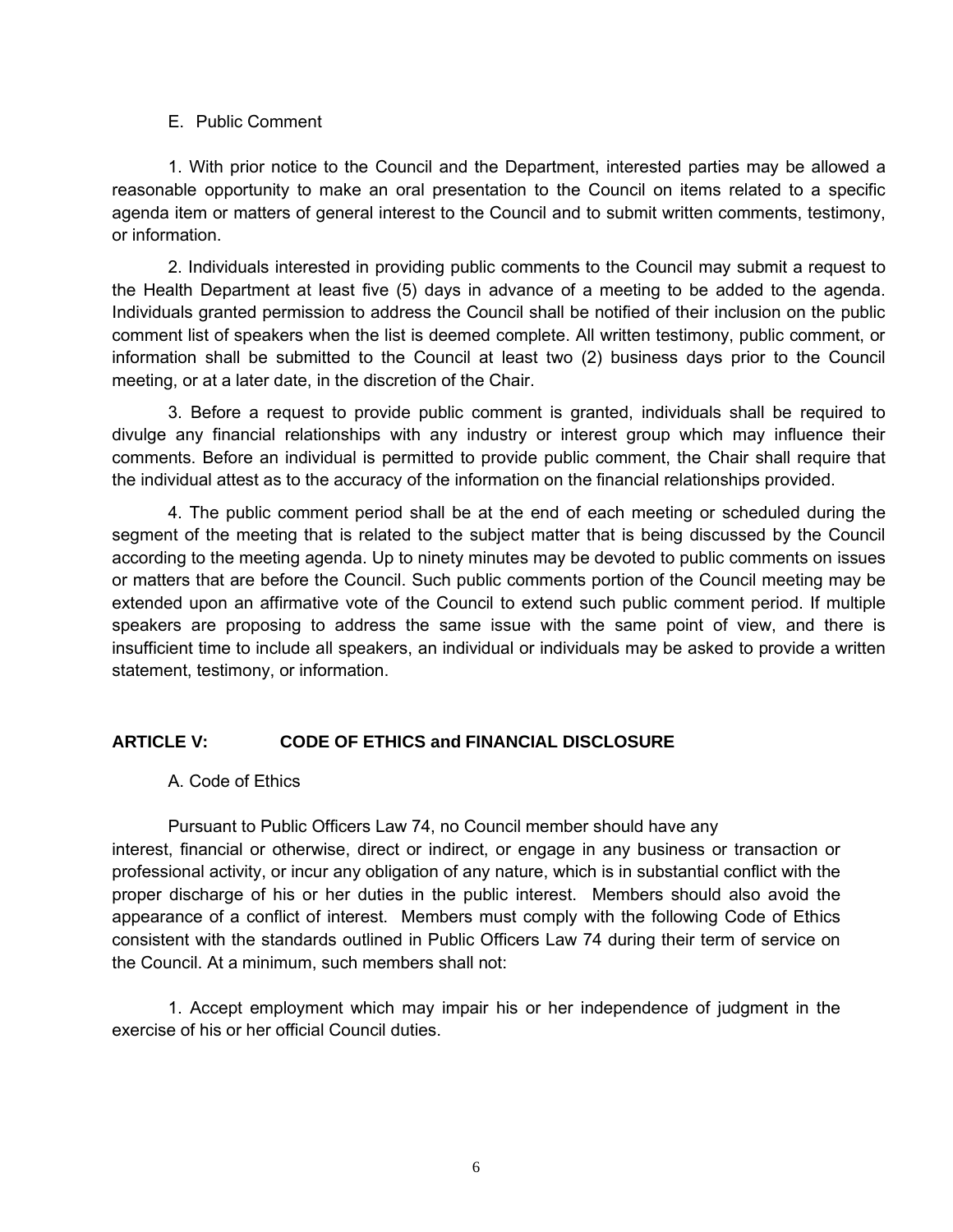2. Accept employment or engage in any business or professional activity which would require him or her to disclose confidential information which he or she has gained because of his or her official duties on the Council.

3. Disclose confidential information acquired by him or her in the course of his or her Council duties or use such information to further his or her personal interests.

4. Use or attempt to use his or her official Council position to secure unwarranted privileges or exemptions for himself or herself or others, including but not limited to, the misappropriation to himself, herself or to others of the property, services or other resources of the State for private business or other compensated nongovernmental purposes.

5. Engage in any transaction as representative or agent of the state with any business entity in which he or she has a direct or indirect financial interest that might reasonably tend to conflict with the proper discharge of his or her official duties on the Council.

6. By his or her conduct, give reasonable basis for the impression that any person can improperly influence him or her or unduly enjoy his or her favor in the performance of his or her official Council duties, or that he or she is affected by the kinship, rank, position or influence of any party or person.

7. Make personal investments in enterprises which he or she has reason to believe may be directly involved in decisions to be made by him or her or which would otherwise create substantial conflict between his or her duty in the public interest and his or her private interest.

8. A member should endeavor to pursue a course of conduct which will not raise suspicion among the public that he or she is likely to be engaged in acts that are in violation of his or her trust.

9. No Council member nor any firm or association of which such person is a member nor any corporation where a substantial portion of stock is owned or controlled directly or indirectly by such member, should sell goods or services to any person, firm, corporation or association which is licensed or whose rates are fixed by the state agency in which such Council member serves or is employed.

10. Council members must complete the Departmental Ethics Training for Members of Advisory Boards and Councils within three months of beginning Council service, or within three months of the Ethics Training becoming available. In addition, such Council members must sign a statement, under oath, that they will not intentionally violate any of the conflict of interest or prohibited financial interest provisions provided for in Public Officers Law 74 and Article V of these Bylaws, as it relates to their activities associated with their duties and work with regard to the Council.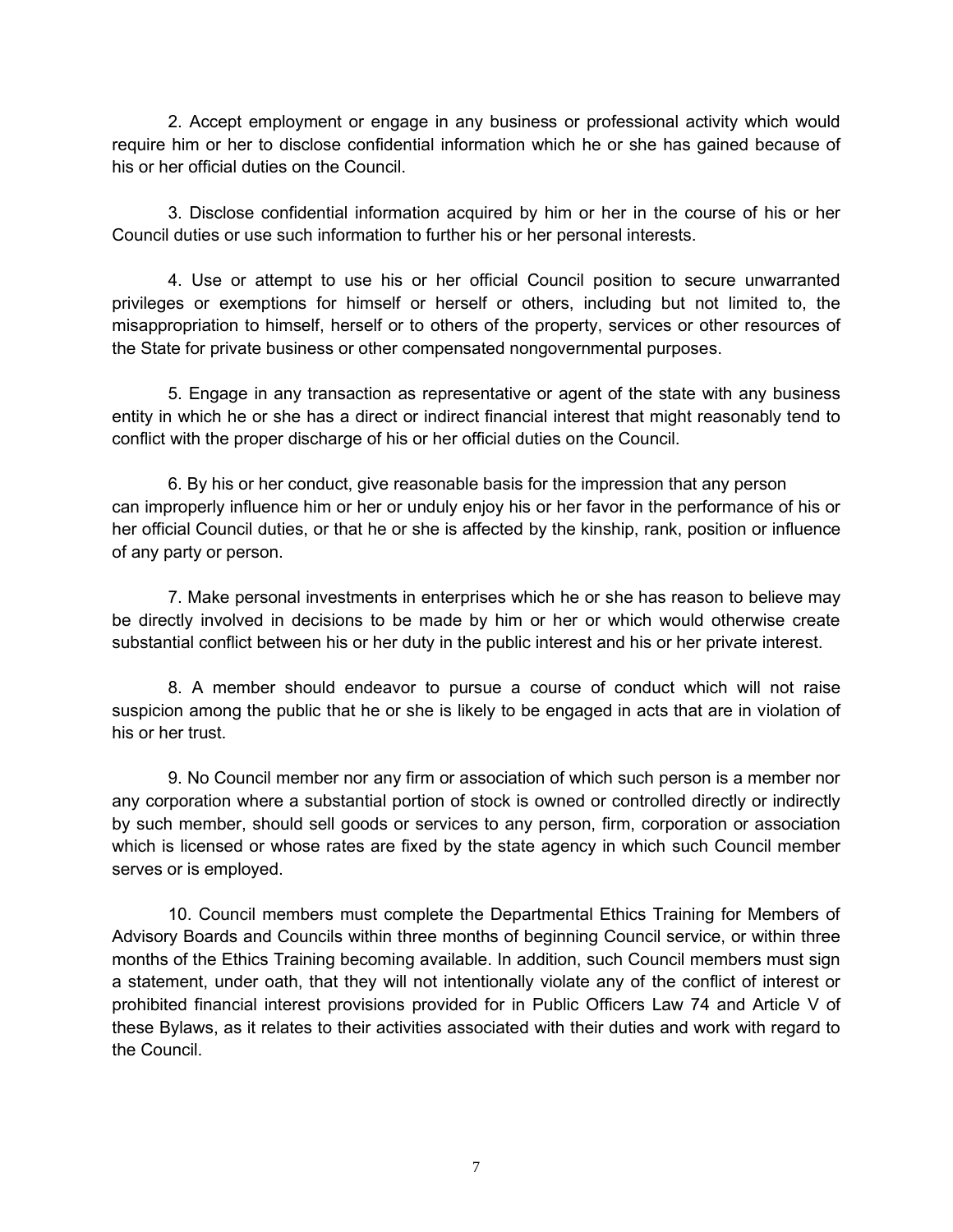Members must also comply with the following Ethics Standards not included in Public Officers Law 74:

1. Council members must report all legislative and or lobbying contacts regarding any issue or decision under the purview of the Council or from an agent or representative of an entity directly affected by Council activity and employment status changes to the Commissioner or his or her designee to avoid any actual conflicts of interest or the appearance of any conflicts of interest.

2. Council members may consult with medical/clinical peers for their professional expertise on an as needed basis, however, members must report to the Chair any contacts with private industry intended to influence the member in carrying out his or her duties on the Council or intended to influence a decision of the Council. Failure to do so may result in removal from the Council.

Members should address questions regarding the Code of Ethics and Financial Disclosure to Department staff and to the Department's Ethics Officer.

### B. Financial Conflicts of Interest

During the period of time of Council membership, no Council member may have a prohibited financial interest with any entity that has a direct interest in matters before the Council. Such financial interests shall include, but not be limited to, the kinds of financial interests or conflict of interest relationships that are specified in Public Officers Law 74 and by Article V of these Bylaws. Members appointed to the Council agree to adhere to and follow the advisory ethics and financial disclosure opinions, directives, determinations, and decisions made and rendered by the Department of Health, made in consultation with the New York State Joint Commission on Public Ethics, as it relates to their activities associated with their duties and work with regards to the Council.

Council members must disclose any "financial interest" or "professional or personal affiliations" with any entity or person(s) that may have a direct interest in matters before the Council.

The Chair, in consultation with the Department, reserves the right to prohibit the attendance of a member at a Council meeting or a portion thereof, when he or she concludes that such attendance would create a conflict of interest or the appearance of a conflict of interest.

### C. Financial Disclosures and Recusal Requirements

Prior to appointment to the Council, and annually thereafter, members are required to disclose any interest, financial or otherwise, held by the member, his or her spouse/partner and minor children, in any entity that may have a direct interest in matters before the Council.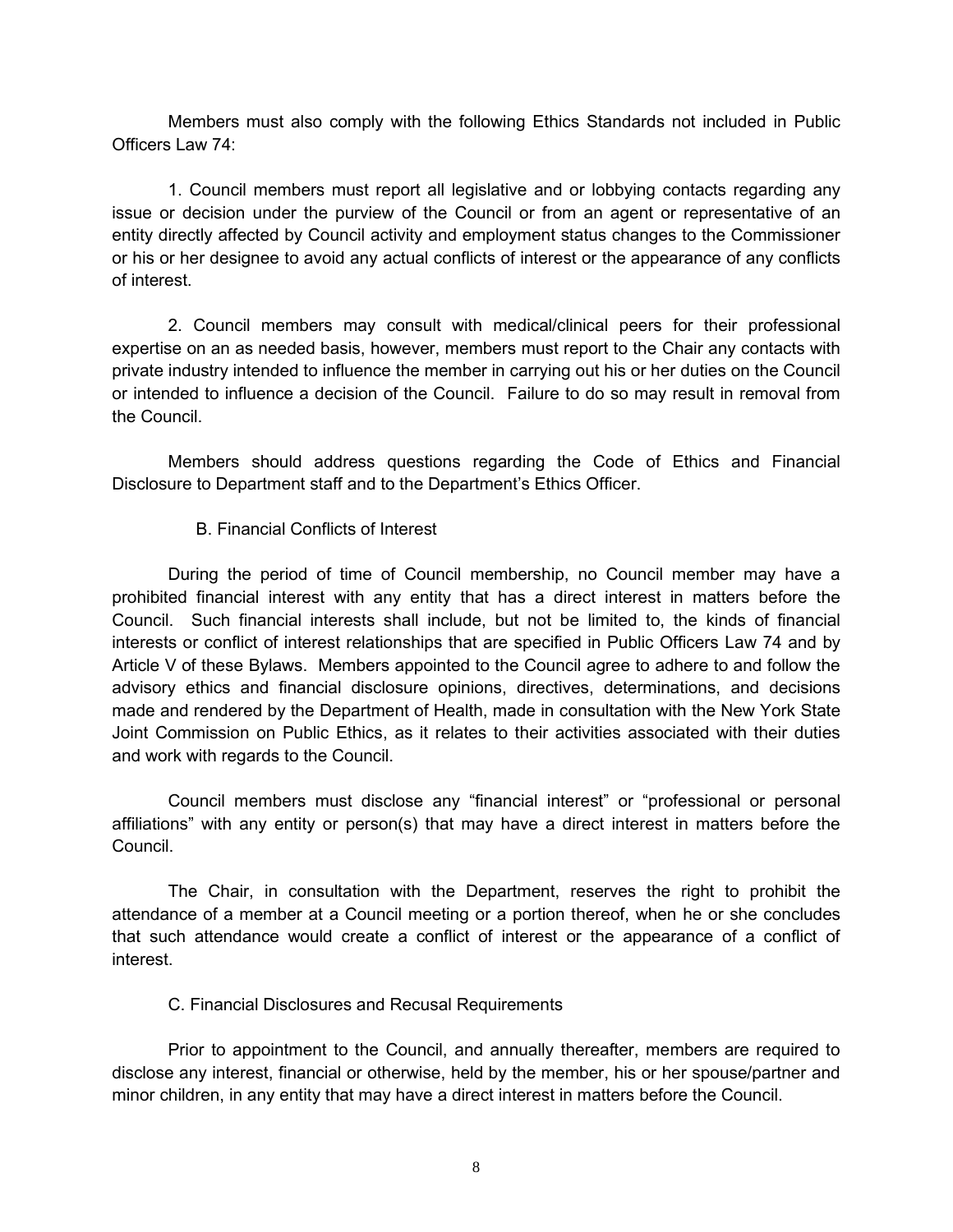1. If a conflict of interest or appearance of a conflict of interest arises that is not due to a financial interest held by a member, the member must recuse him or herself from participating in the relevant presentation, discussion and the vote. The Chair, in consultation with the Department, have the authority to determine whether and when recusal is required, or whether the conflict of interest can be avoided only by divestiture or resignation from the Council.

2. A conflict of interest caused by a financial interest held by a member may not be remedied by recusal. The member must either divest himself or herself of the conflicting financial interest within a reasonable time set by the Chair, in consultation with the Department, or resign from the Council. If a member intends to divest himself or herself of such interest, but has not done so before the next Council meeting, the member may be permitted to recuse himself or herself entirely from one meeting.

3. If a conflicting financial interest not reported by a member has been reported by a third party, the member may provide information or evidence to the Chair, who shall determine, in consultation with the Department, and consistent with these Bylaws, whether recusal, divestiture or resignation is required.

4. Failure to Disclose:

(a) The failure of a member to accurately report a conflicting financial interest, and/or, to recuse himself or herself from a discussion, vote, or meeting when a conflict of interest exists, may result in removal from the Council.

(b) The Chair, in consultation with the Department, shall determine whether the member's failure to report a conflicting interest necessitates recusal or removal from the Council.

(c) A member's failure to resign or divest himself or herself of such interest if so directed by the Chair shall result in removal from the Council.

(d) The Council Chair, in consultation with the Department, shall have the authority to determine, consistent with these Bylaws, whether an interest disclosed by a member gives rise to a conflict of interest and, if so, whether it necessitates recusal, divestiture, or a recommendation to the Governor for removal from the Council.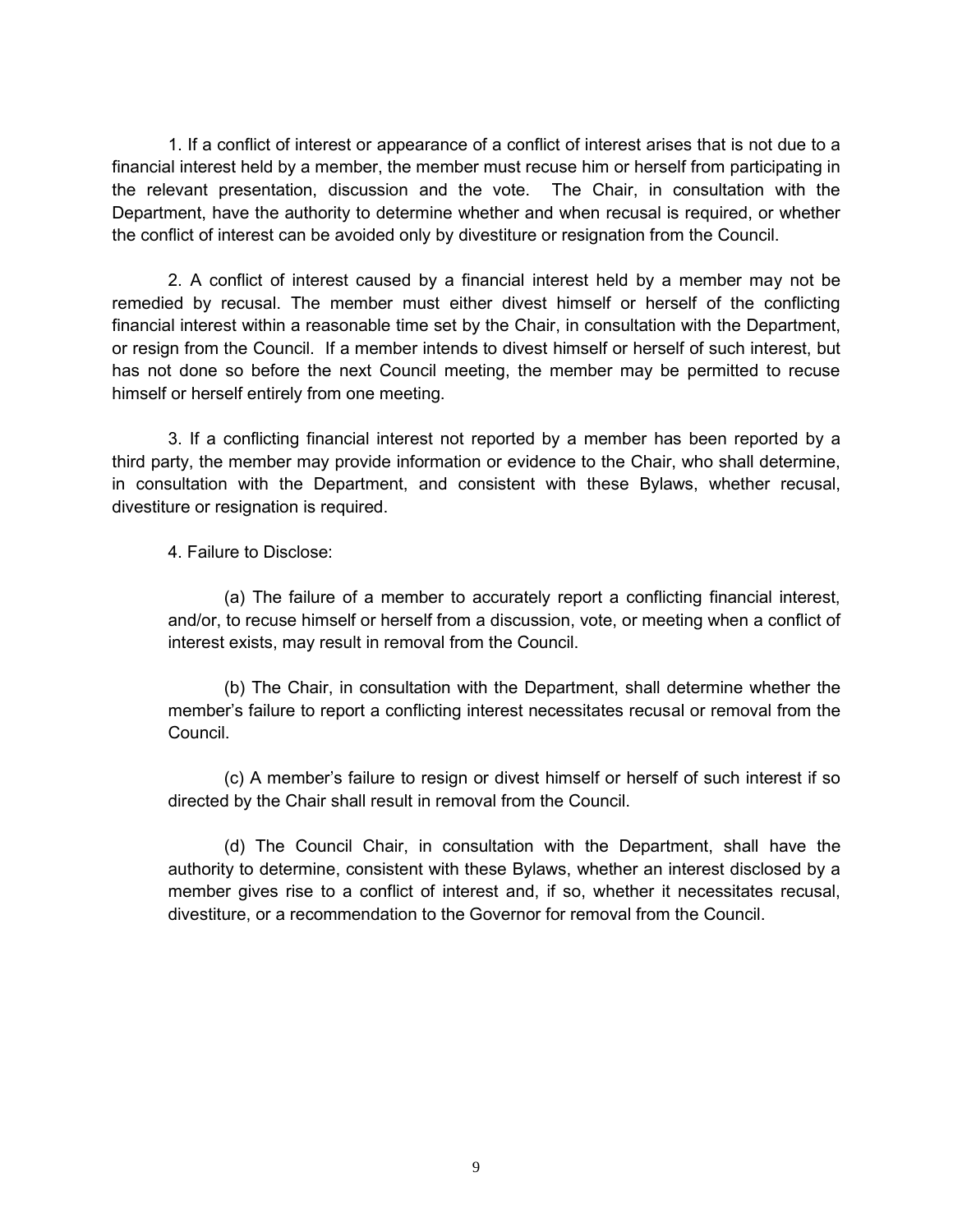### **ARTICLE VI: ADMINISTRATION OF THE COUNCIL**

### A. Resignation

A member may voluntarily resign prior to the completion of their term by notifying the Commissioner, his or her designee, and the Chair within a minimum of 30 days prior to their resignation date.

#### B. Removal from the Council

A member may be removed from the Council for a knowing and intentional violation of any provision of these Bylaws, or for any other reason at the discretion of the Governor.

C. Vacancies

Vacancies resulting from a Council member's resignation, non-renewal, or the completion of term shall be filled with candidates who meet the requirements of the membership as provided for in PHL section 2744 (1).

#### D. Reimbursement

Members shall receive no compensation for their services, but shall be entitled to reimbursement for their expenses actually and necessarily incurred in the performance of their duties, including travel expenses. Such travel expenses shall be reimbursed at levels in accordance with NYS approved amounts for travel expenses including transportation, meals, and lodging costs required to attend Council meetings. Council members shall be deemed to be employees of the Department for the purposes of Public Officers Law section 17.

E. Department of Health Staff Support

Administrative support shall be provided to the Council by the Department of Health. Such staff will coordinate and obtain the services of such professional, technical and clerical personnel, consistent with State law, as the Council determines to be necessary to carry out its functions in compliance with State and Federal legislation.

### F. Amendments to these Council Bylaws

The Department of Health may propose to the Council amendments to these Bylaws. Amendments to the Bylaws shall be made when recommended by the Council and approved by the Commissioner or his or her designee. All Bylaw amendments must be adopted upon an affirmative vote of at least nine (9) members of the Council, provided that a notice of the